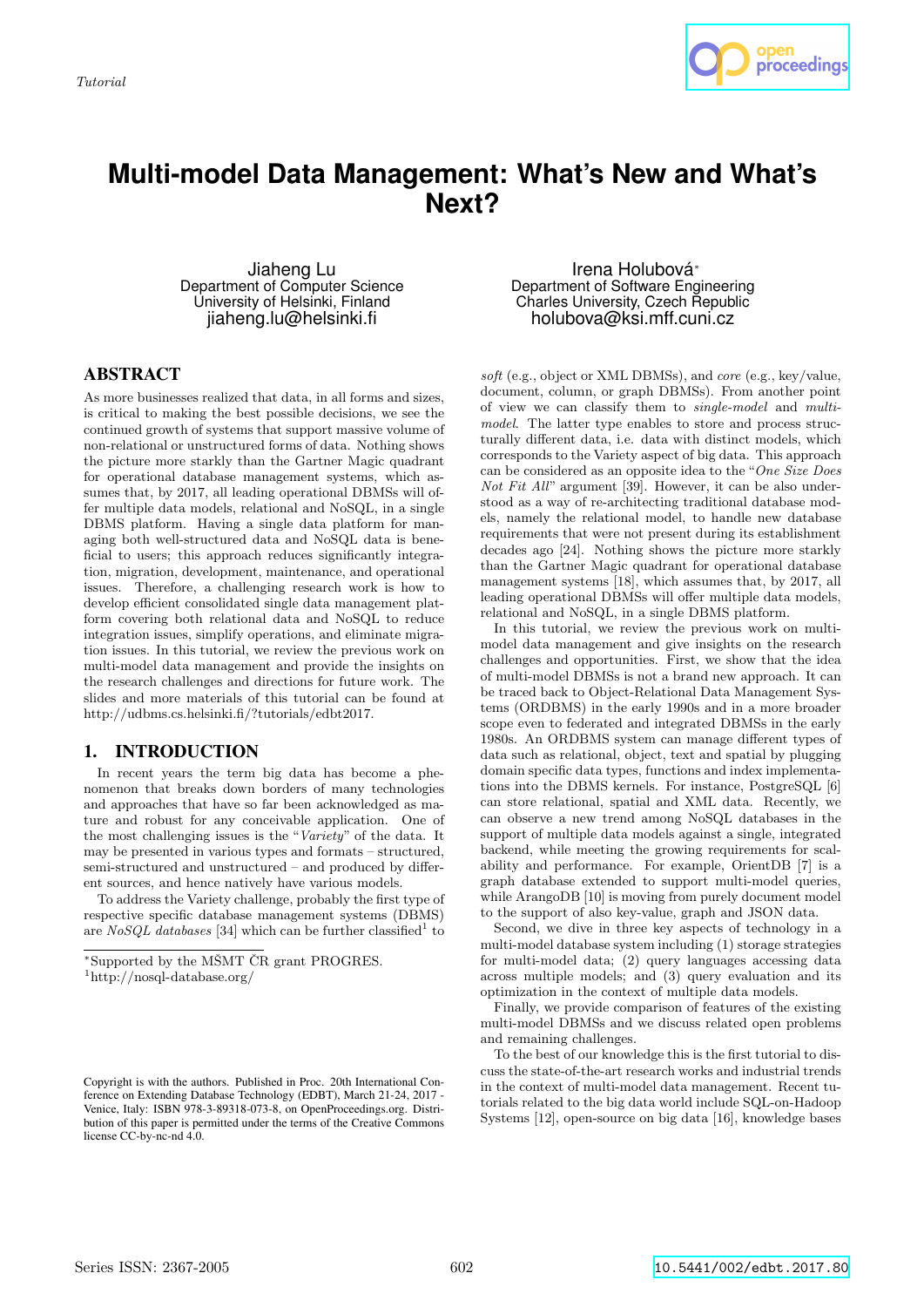in big data analytics [40], or big time-series data management [35], i.e., different aspects of big data challenges.

## 2. COVERED TOPICS

#### 2.1 Background, History and Classification

In the first part of the tutorial we first provide a motivating example of a multi-model application and briefly describe most common data models used in the world of multi-model DBMSs (mainly key/value, relational, JSON, XML, and graph). Next, we focus on their history and classification.

The world of multi-model DBMSs can be divided into single-database and multi-database (see Figure 1), depending on whether the multiple models are handled in a single DBMS or there exist a number of cooperating or centrally managed DBMSs, each handling own data model(s).



Figure 1: Classification of multi-model data management systems

The first approaches towards multi-model multi-database data management can be seen in integrated DBMSs [37] and federated DBMSs [20, 36]. Both types of systems can be characterized as a meta-DBMS consisting of a collection of (possibly) heterogeneous DBMSs which can differ in data models, constraints, query languages, and/or transaction management. The data integration is usually based on the idea of mediators [43]. The main difference is that in federated systems the DBMSs are autonomous and cooperate. Thus federated databases provide a compromise between no integration (where the users must explicitly interface with multiple autonomous DBMSs) and total integration (where the users can access data through a single global interface but cannot directly access a DBMS as a local user) [36].

Recently there has appeared a successor of federated databases – so-called polystore systems [38]. The key representative, system BigDAWG [17], also enables users to pose declarative queries that span several DBMSs. However, it consists of islands of information, i.e. collections of DBMSs accessed with a single query language (e.g., relational or array). Cross-island queries are supported using casting (e.g., tables to arrays or vice versa).

Another recent related approach from the area of big data analytics represent so-called multistore systems [23, 44]. For example system MISO [23] involves two types of data stores – a parallel relational data warehouse and a system for massive data storage and analysis (namely HDFS with Apache Hive). The aim is to combine their capabilities in order to gain more efficient query processing.

Multi-model single-database DBMSs can also be further classified. Probably the most natural classification is according their origin [2] (see Figure 1). Similarly to XML databases, we can distinguish native and extended DBMSs depending on whether the support for multiple models was the initial feature of the system, or it was added later. In the latter case we can find representatives amongst all four core types of NoSQL databases as well as traditional DBMS.

#### 2.2 Overview and Comparison

In the second part of the tutorial we take a closer look at particular multi-model single-database DBMSs from the point of view of three key aspects of a database system.

The first database challenge is to develop a strategy to store distinct data models. Approaches used in the existing multi-model DBMSs can be classified according to the combination of used models. The main group (systems such as, e.g., PostgreSQL or Microsoft SQL Server [9]) is naturally represented by the (object-)relational model extended towards other data models, such as JSON, XML etc. From the set of NoSQL databases we can observe the tendency towards multi-model data management among column stores [4], key/value stores [11], or graph databases [7]. And there are also representatives of native hierarchical data stores [5] which support other types of data models.

The second database challenge is a query language capable of accessing and combining data having distinct models. Naturally, having a single language for managing queries over both (semi-)structured and NoSQL data is convenient to users. And again, in general, this is not a new feature of a query language, as we can see, e.g., in the case of the SQL/XML [21] extension of SQL. Most of the current NoSQL multi-model databases across the spectrum of storage strategies [6, 4, 7] support an SQL-like language. However, as we will show, despite this approach is natural and user-friendly, there are significant differences as well as persisting limitations. There also exist XML or JSON query language extensions towards other data models (e.g., Mark-Logic's XPath for JSON [3]), as well as specific languages like, e.g.,  $SQL++[31]$ ,  $JSONiq$  [33], or FSD domain-specific language [24]. In a more broader scope paper [32] identifies a subset of SQL for access to NoSQL systems or paper [13] evaluates the possibilities of using declarative structures in NoSQL data processing. We also discuss other techniques, like, e.g., [14, 32, 41].

The third challenge corresponds to query evaluation and optimization. As expected, the world of multi-model DBMSs exploits and extends verified database approaches such as indices (B+ tree, inverted, range, spatial, full text, etc.), views and materialization, hashing etc. In this part of the tutorial we overview and compare the query optimization technologies used in the previously discussed systems. We also introduce the related area of benchmarking multi-model database systems. As more and more platforms are proposed to deal with multi-model data, it becomes important to have benchmarks specific for this next generation of database systems. We mention several systems for benchmarking big data systems including YCSB [15], TPCx-BB [19], Bigframe [22], and UniBench [25].

We conclude this part with comparison of features of the state-of-the-art systems in the form of system-feature matrices and a timeline demonstrating their evolution.

#### 2.3 Open Problems and Challenges

In the last part of the tutorial we focus on open problems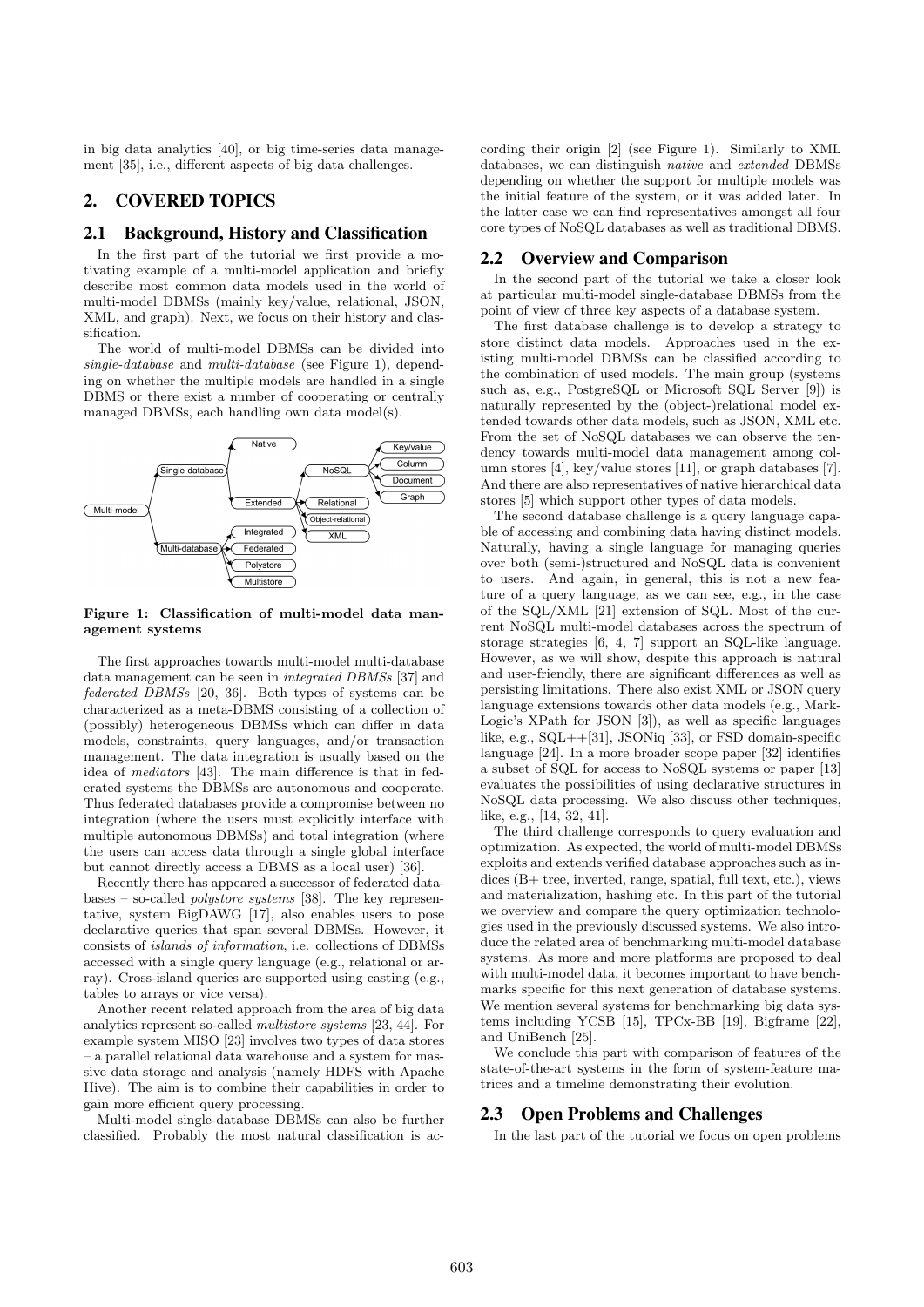that must be addressed to ensure the success of multi-model DBMSs. The key areas to be discussed involve:

- Unified query processing and index structures,
- Multi-model main memory structure,
- Multi-model schema extraction, design, and optimization, especially in the context of schema-less DBMSs,
- Evolution management and model extensibility,
- Benchmarking and standardization.

In each of these areas we first briefly overview the solutions in the world of single-model DBMSs as well as eventually existing (partial) solutions among multi-model DBMSs. Then we explain the related problems in the context of multimodel databases, eventually with existing preliminary solutions. We assume that this part will raise questions to be discussed in the end of the tutorial.

## 3. TUTORIAL ORGANIZATION

The tutorial is planned for 1.5 hours and will have the following structure:

Motivation (5'). We motivate the need for multi-model data management by several examples in the era of big data. History and classification (10'). We introduce the history and classification of multi-model databases, including ORDBMS [9], NoSQL databases [7, 10] and Polyglot persistence [38, 43].

Multi-model data storage (10'). We introduce various methods to store multi-model data, including objectrelational model, graph model, document model and native hierarchical model.

Multi-model data query languages (15'). We compare languages for multi-model data processing, such as AQL [10],  $SQL++$  [31], OrientDB SQL [7], and SQL/XML [21].

Multi-model query processing (15'). We overview the multi-model extensions of traditional query processing appraoches and indexes, such as B+ tree [1, 30], inverted index [8], schema discovery [42, 24], and cross-model query processing [10, 7].

Multi-model database benchmarking (15'). We introduce the previous and on-going benchmark systems for multi-model data, such as TPCx-BB [19], Bigframe [22], YCSB [15], or UniBench [25].

Open problem and challenges (20'). We conclude with a discussion of open problems and challenges for database research in the area of multi-model data management [29].

## 4. GOALS OF THE TUTORIAL

#### 4.1 Learning Outcomes

The main learning outcomes of this tutorial are as follows:

- Motivation, classification and historical evolution of multi-model DBMSs.
- An overview of technologies and algorithms used by the current multi-model DBMSs including storing, query languages, and query optimization.
- Comparison of features of current multi-model DBMSs.
- A discussion of research challenges and open problems of multi-model data management.

### 4.2 Intended Audience

This tutorial is intended for a wide scope of audience, e.g. for developers and architects to get insights from the emerging industrial trends and its connections to scientific research, for stakeholders to make wise and informed decisions on investments in multi-model DBMS products, for motivated researchers and developers to select new topics and contribute their expertise on multi-model data, and, of course, for new developers and students to quickly gain a comprehensive picture and understand the new trends and the state-of-art techniques in this field.

Basic knowledge in relational and NoSQL databases is sufficient to follow the tutorial. Some background in semistructured and graph query optimization would be useful, but is not necessary.

## 5. SHORT BIBLIOGRAPHIES

Jiaheng Lu is an Associate Professor at the University of Helsinki, Finland. He received Ph.D. degree at the National University of Singapore in 2007. He did two-year Postdoctoral research at the University of California, Irvine. His main research interests lie in the big data management and database systems, and specifically in the challenge of efficient data processing from real-life, massive data repository and Web. He has published more than sixty journal and conference papers. He has extensive experiences of the industrial cooperations with IBM, Microsoft and Huawei for the projects of NoSQL databases and performance tuning on distributed systems. He has published several books, on XML [27], Hadoop [28] and NoSQL databases [26]. His book [28] on Hadoop is one of the top-10 best-selling books in the category of computer software in China in 2013.

Irena Holubová is an Associate Professor at the Charles University, Prague, Czech Republic, where she received Ph.D. degree in 2007. Her current main research interests include big data management and NoSQL databases, big data generators and benchmarking, evolution and change management of database applications, analysis of real-world data, and schema inference. She has published more than 80 conference and journal papers; her works gained 4 awards. She has also published 2 books on XML technologies and NoSQL databases. She serves as an independent expert for evaluation and monitoring of EU FP7 and H2020 projects.

### 6. REFERENCES

- [1] Improving Secondary Index Write Performance in 1.2. DataStax, Inc., 2013.
- [2] Neither Fish Nor Fowl: the Rise of Multi-Model Databases. The 451 Group, 2013.
- [3] Application Developer's Guide Chapter 18 Working With JSON. MarkLogic Corporation, 2016.
- [4] Cassandra: Manage Massive Amounts of Data, Fast, without Losing Sleep. The Apache Software Foundation, 2016.
- [5] MarkLogic: The World's Best Database for Integrating Data From Silos. MarkLogic Corporation, 2016.
- [6] The Official Site for PostgreSQL, the World's Most Advanced Open Source Database. The PostgreSQL Global Development Group, 2016.
- [7] OrientDB a 2nd Generation Distributed Graph Database. OrientDB, 2016.